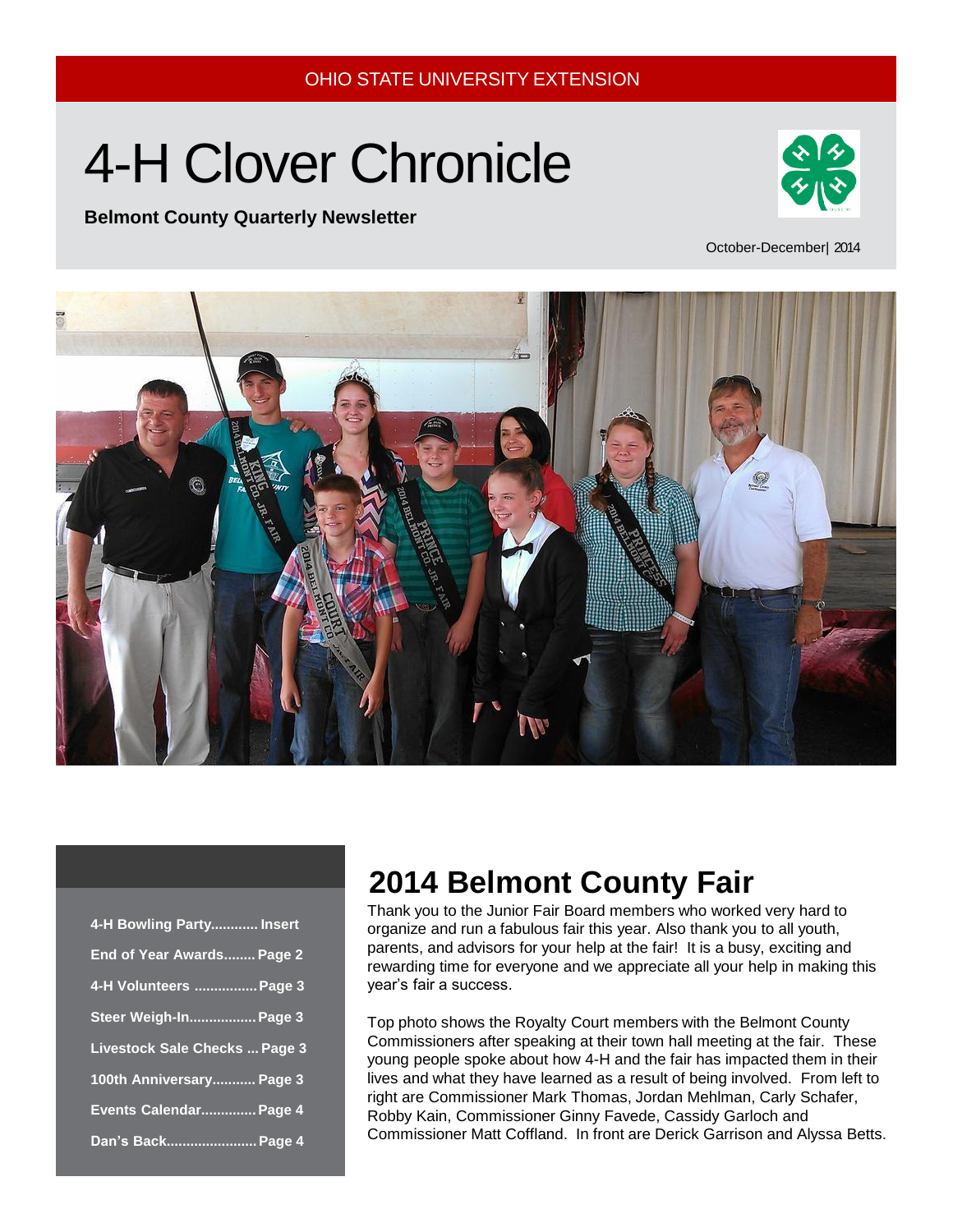# **4-H News & Opportunities**

### **Dairy Banquet**

The 2014 Dairy Banquet will be held on **November 6, 2014, at 7:00 p.m.** at Mehlman's Cafeteria in St. Clairsville. 4-H Dairy Youth participants will be recognized for their achievements, dairy production awards for local farmers will be presented and time for socialization and fellowship will be included. For more information contact the Extension office at 740-695-1455

### **2014 Fall Frozen Food Scholarship**

Selling over \$250 and receiving a \$15 camp scholarship:

**Brian Josefczyk Caitlyn Toohey**

### **4-H Publications**

**To Be Revised or Replaced <br>
151 Poultry Production: Raising Pullets <br>
124R Techniques for Ju** 152 Poultry Production: Raising Broilers 153 Raising Fancy Poultry 482 Food and Fitness Choices for You 166 Raising Turkeys 488GPM Team Up for Good Nutrition 179 Uniform Rules for 4-H Horse Shows 613 Exploring Our Forests<br>459 I Spy in the Kitchen 617 Exploring Ohio Ponds 459 I Spy in the Kitchen 617 Exploring Ohio Ponds<br>611 Let's Explore the Outdoors 625GPM Fishy Science 611 Let's Explore the Outdoors 625GPM Fishy Science 751 Archery Member Record Book

124R Techniques for Judging Dairy Cattle<br>481 Food and Fitness for Fun 554 GPM ATV Safety Leader's Guide (online)

### **End of Year 4-H Club and Member Awards**

### **4-H Clubs of Distinction**

the requirements listed on the application. Club organizational advisors should complete an application and return it to the Extension office by December 1, **2014**. Applications are available online and at the Extension office. The **Ohio 4-H Clubs of Distinction** award is given to all 4-H clubs who meet all

### **Completed Livestock Record Books**

OUTIPIC CULTUCSTOON TICCOTU DOONS<br>All youth are encouraged to complete their livestock record books following the A pount are shooting of to somplete their incensent social books reliefining the<br>fair. A junior and senior division winner for each species will be awarded a cash prize. All completed livestock records should be turned in to your 4-H advisor to Sure that you have built  $\overline{\text{ord}}$  books to the Ex review the records and assure that you have calculated the costs of your project and figured the profit/loss. Then, advisors must submit a list of names along with the completed project record books to the Extension office by **December 1, 2014**.

### **Blue Ribbon Officer Awards**

Secretaries, Treasurers and News Reporters are eligible to receive a blue ribbon award for their completed officer books or scrapbook (News Reporter). Officers interested in submitting their officer book or scrapbook (News Reporter) must submit it to the Extension office by **December 1, 2014**. Sample score sheets are available online. Each Blue Ribbon Award winner will receive \$25 cash. Officers must complete their own book or scrapbook to be eligible for an award.

### **Club Financial Summaries Due**

Each club **must** turn in the Yearly Summary Report (which will be mailed to organizational advisors) to the Extension office by Friday, **January 31, 2015** for auditing purposes.

### **Reverse Raffle**

The Belmont County 4-H Reverse Raffle Committee will be having its 6<sup>th</sup> Annual Belmont County 4-H Reverse Raffle on Wednesday, October 29, 2014 at the James E. Carnes Center. Each 4-H club will once again have the opportunity to enter one theme basket to be offered at the Silent Auction that evening. Baskets could also be in the form of boxes, tins, wagons, totes, etc. The possibilities are endless. Each basket should be at a value of at least \$50.00. Participating clubs will receive an equal amount of the total proceeds from the Silent Auction. Drop off time for the baskets will be **after 5:00 p.m. on October 28th,** the night before the event at the Carnes Center. We look forward to seeing what your club's theme basket will be! Please contact Mary Mowrer (740-695-3668) or Kimberly Ogilbee (740-310-7948) if you have any questions.



End of Year 4-H Club and Member Awards are due in the Extension Office by December 1, 2014.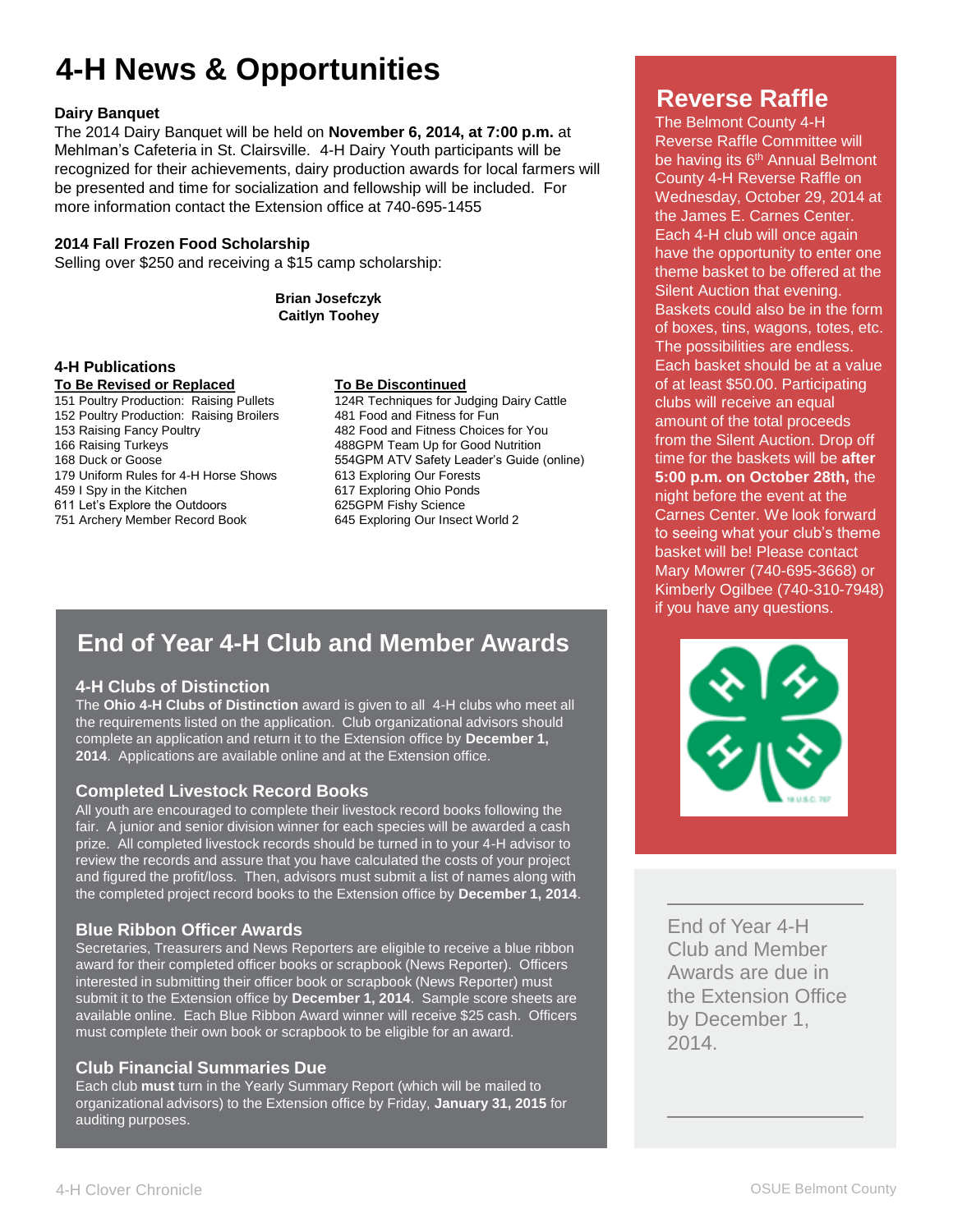### **4-H Volunteers**

It is that time of year again when we start recruiting new 4-H volunteers.

**A 4-H Volunteer is any adult who helps with the 4-H program in any way on a regular basis.** 

These may be "parents", "helpers", "committee members", or "advisors". However, whatever you call them, they must be an approved Ohio 4-H Volunteer, have an application on file in the Extension office and have passed an Ohio BCI fingerprint background check.

Anyone interested in becoming a 4-H Advisor or volunteer must fill out an application and be approved as an Ohio 4-H Volunteer before they can begin working with a club or committee. Applications can be picked up at the Extension office. Orientation meetings will be held after the first of the year at which time applicants will be given information on how to complete the background checks. **DO NOT HAVE BACKGROUND CHECK DONE PRIOR TO THESE MEETINGS – YOU MAY HAVE TO HAVE IT RE-DONE** as there are specific instructions that must be followed.

**All new applications for the coming year are due January 1, 2015. Applications for 2015 will not be accepted after that date.** 

### **Junior Fair Related Information**

### **Steer Weigh-In**

Youth planning to exhibit market steers at the 2015 Belmont County Junior Fair must attend steer weigh-in on **November 15, 2014 from 8:00 a.m.-10:00 a.m**. at the fairgrounds. Youth must have steer in possession by this date. Steers must be castrated & dehorned before weigh-in and weigh 350 lbs. minimum.

### **Attention Organizational Advisors**

Premium checks will be mailed soon to the organizational advisors. Be watching for them in the mail. Turn around time to get these checks cashed and distributed to members will be quick.

### **Trophy and Award Thank You Cards**

If you have not yet written a thank you for any trophy or award from fair including; livestock show trophies, still project trophies, Pepsi Awards and OPKs, please come to the Extension Office to fill out your thank you and pick up your award.

### **Livestock Sale Checks**

The Junior Fair Livestock checks have not yet been mailed as of the publication date of this newsletter. The committee is still waiting on money from buyers. The checks should be mailed out within the next two weeks. So be watching for them in the mail.

As many of you may remember, Gateway Royalty announced at the sale they were giving **\$20 per animal that went through the sale**. As you will note on your check, the amount is added and no commission is taken. Please send a "Thank You," their address will be on your print out.

### **Sale of 4-H or FFA Projects Have Tax Implications**

Members raising livestock as part of 4-H/FFA educational programs and then selling the animals may be required to report taxable income. Check out the material on the web at: [http://ocj.com/2014/08/sale-of-4-h-or-ffa](http://ocj.com/2014/08/sale-of-4-h-or-ffa-projects-have-tax-implications/)[projects-have-tax-implications/](http://ocj.com/2014/08/sale-of-4-h-or-ffa-projects-have-tax-implications/)



*Celebrating 100 Year of Extension at the Belmont County Fair.*